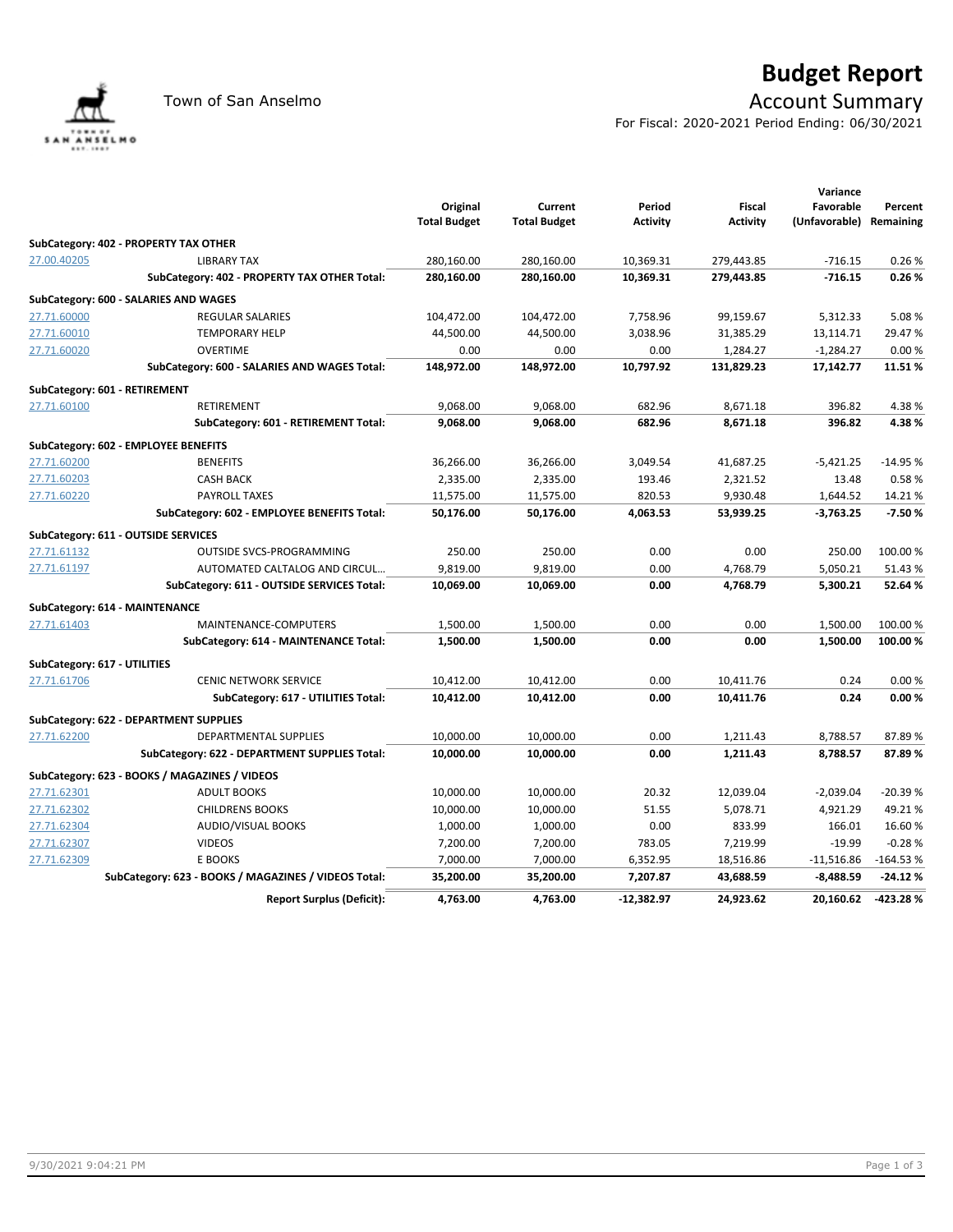## **Group Summary**

|                                  |                                  |                     |                     |                 |                 | Variance      |            |  |
|----------------------------------|----------------------------------|---------------------|---------------------|-----------------|-----------------|---------------|------------|--|
|                                  |                                  | Original            | Current             | Period          | Fiscal          | Favorable     | Percent    |  |
| SubCategor                       |                                  | <b>Total Budget</b> | <b>Total Budget</b> | <b>Activity</b> | <b>Activity</b> | (Unfavorable) | Remaining  |  |
| 402 - PROPERTY TAX OTHER         |                                  | 280160.00           | 280.160.00          | 10.369.31       | 279.443.85      | $-716.15$     | 0.26%      |  |
| 600 - SALARIES AND WAGES         |                                  | 148972.00           | 148,972.00          | 10,797.92       | 131,829.23      | 17,142.77     | 11.51%     |  |
| 601 - RETIREMENT                 |                                  | 9068.00             | 9,068.00            | 682.96          | 8,671.18        | 396.82        | 4.38%      |  |
| 602 - EMPLOYEE BENEFITS          |                                  | 50176.00            | 50,176.00           | 4,063.53        | 53,939.25       | $-3,763.25$   | $-7.50%$   |  |
| 611 - OUTSIDE SERVICES           |                                  | 10069.00            | 10.069.00           | 0.00            | 4,768.79        | 5,300.21      | 52.64 %    |  |
| 614 - MAINTENANCE                |                                  | 1500.00             | 1,500.00            | 0.00            | 0.00            | 1,500.00      | 100.00 %   |  |
| 617 - UTILITIES                  |                                  | 10412.00            | 10,412.00           | 0.00            | 10,411.76       | 0.24          | 0.00%      |  |
| 622 - DEPARTMENT SUPPLIES        |                                  | 10000.00            | 10.000.00           | 0.00            | 1.211.43        | 8.788.57      | 87.89%     |  |
| 623 - BOOKS / MAGAZINES / VIDEOS |                                  | 35200.00            | 35.200.00           | 7.207.87        | 43.688.59       | $-8.488.59$   | $-24.12%$  |  |
|                                  | <b>Report Surplus (Deficit):</b> | 4.763.00            | 4.763.00            | $-12.382.97$    | 24.923.62       | 20.160.62     | $-423.28%$ |  |
|                                  |                                  |                     |                     |                 |                 |               |            |  |